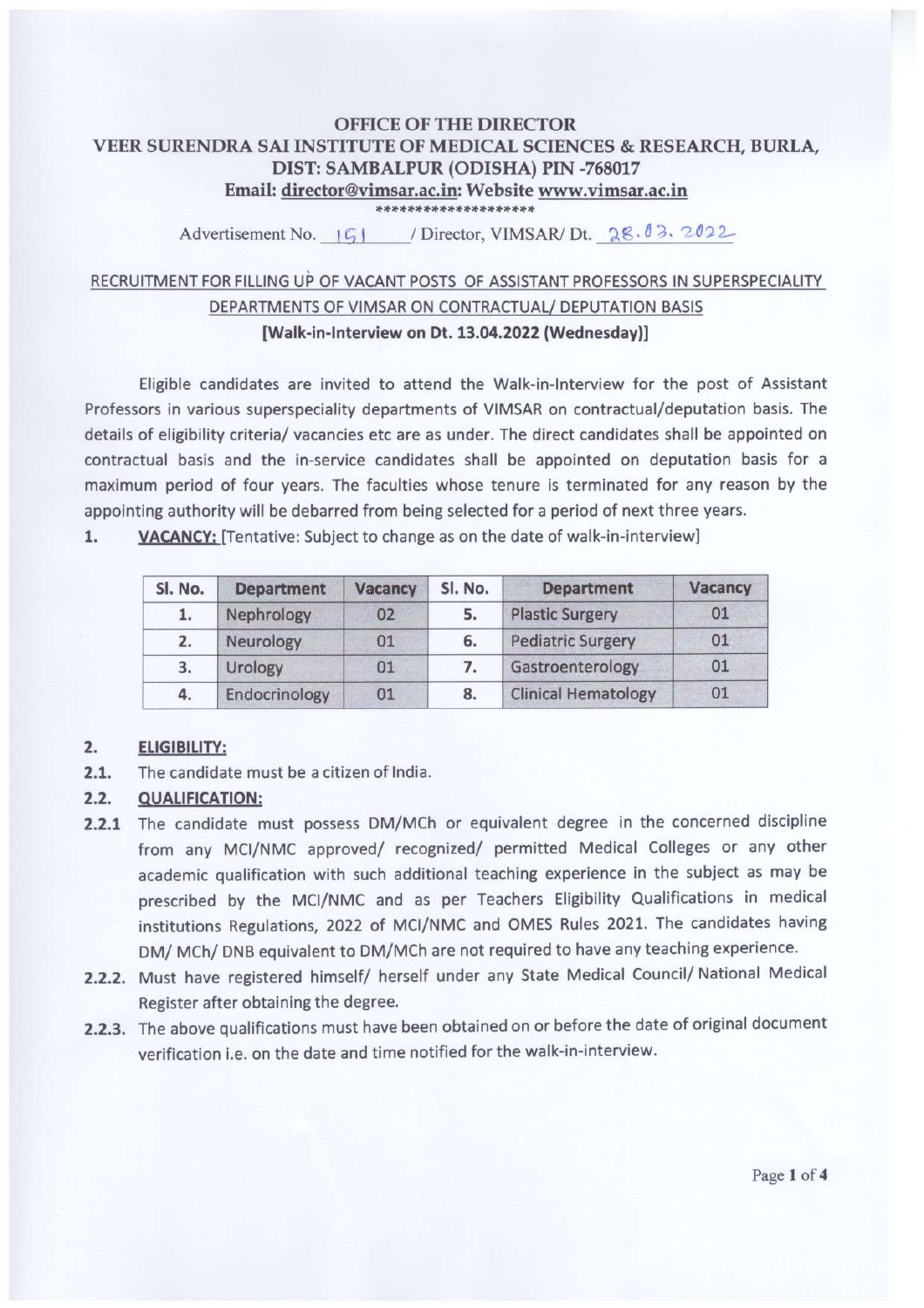#### $3.$ **AGE LIMIT:**

The upper age limit for candidates shall be 69 years as on date of interview (The maximum age up to which one can serve is 70 yrs).

N.B: The date of birth entered in the High School Certificate or equivalent certificate issued by the concerned Board/Council only shall be accepted.

### 4. PROGRAMME:

- i. Walk-in-Interview:
	- a. Date: 13.04.2022
	- b. Venue: METU Hall, First Floor, College Building, VIMSAR
	- c. Reporting Time: 10:30 AM to 12 Noon
- ii. Tentative date of publication of provisional merit list: 18.04.2022

#### 5. **SELECTION PROCESS:**

Eligible candidates shall appear personally on the scheduled date and time in METU Hall and submit the application form attached to this advertisement duly filled in with a set of photocopies of required documents (self attested) and color passport photograph during the walk-in-interview. They must bring all original documents for verification. A recruitment fee [non-refundable] of Rs. 1,000/- (Rupees One thousand only) is to be deposited via online transfer to the bank account of 'AO VSSMC BURLA'; No. '00000010754939038' in SBI-Burla-Branch [IFSC-SBIN0002034]; MICR-768002009. Copy of the bank transaction receipt is also to be submitted during document verification. After successful verification of the documents, a merit list shall be prepared on the basis of career mark and notified on the scheduled date, which will remain valid for a period of one year from date of its publication or till subsequent advertisement is made, whichever is earlier. Any other information shall be notified in the website of VIMSAR, Burla, i.e. www.vimsar.ac.in in "Recruitment and flash section".

N.B.: In case any candidate is found to have provided a false information or certificate etc. or is found to have withheld or concealed any information, his/her application shall be rejected and disciplinary /legal action as deemed proper will be initiated against him/her. At the time of document verification, physical presence of the candidate is mandatory and no authorization shall be entertained.

- a. Appointment letter issued in favor of selected candidates shall be uploaded in the website of VIMSAR, Burla.
- b. Selection will be strictly on the basis of merit list prepared as per career mark. Weightage for different examinations shall be as under: HSC/ Matriculation- 20% of total percentage of marks secured, Intermediate Science- 20% of total percentage of marks secured [All without 4<sup>th</sup> optional] and MBBS examination- 60% of total percentage of marks secured.

One mark will be deducted from the total career mark for each extra attempt taken to pass the examinations including MD/ MS/ DM/ MCH examination as the case may be.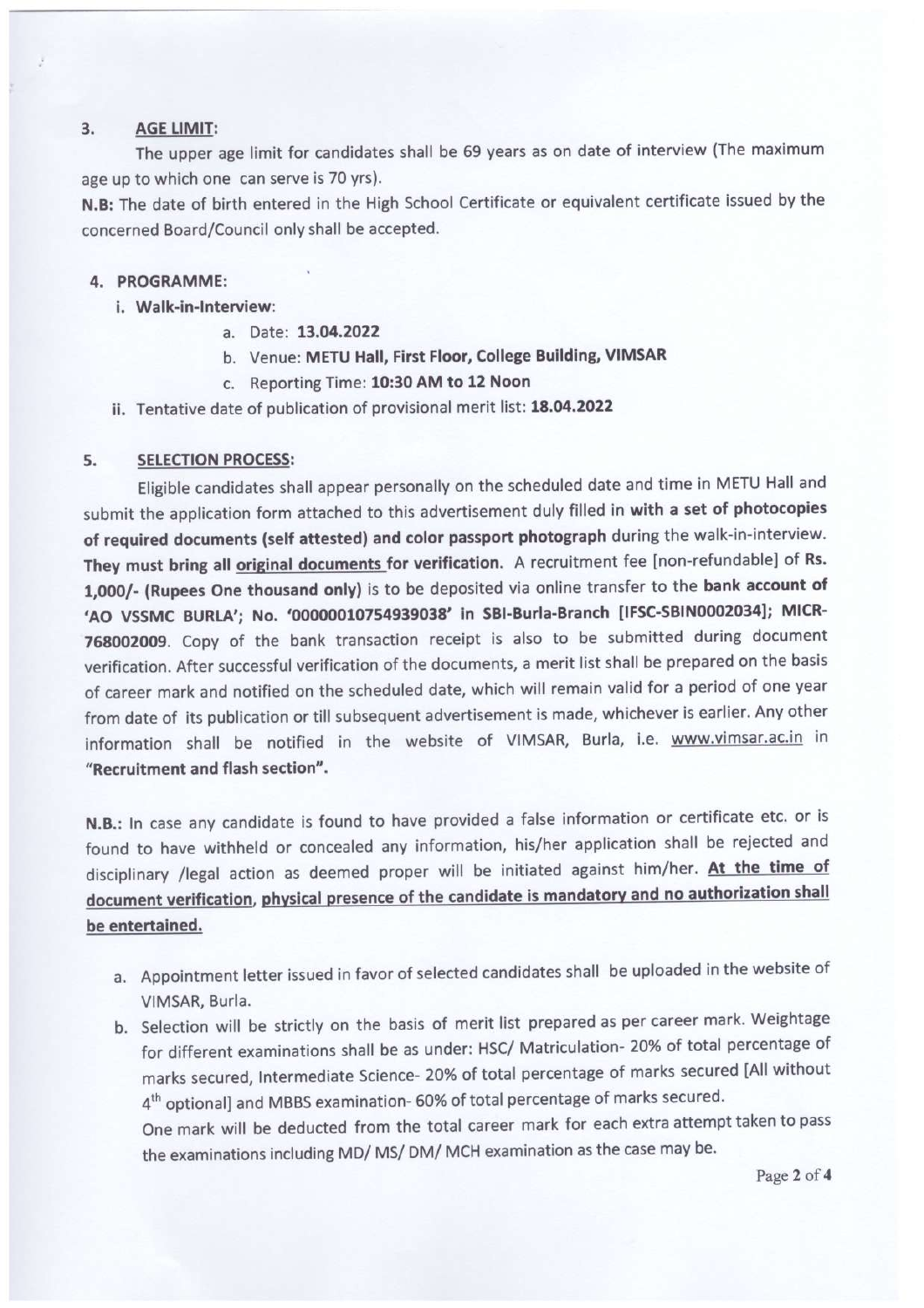- c. In case of foreign medical graduates (FMG), the marks secured in the subjects as per the NMC/MCI in the examination (foreign medical graduate examination, FMGE) conducted by NBE shall be taken for calculation of merit as above. Where the candidate does not submit such mark sheet, their marks will be taken as 50%.
- d. Determination of equivalence of the qualification of DNB (Broad Specialties) with MD/MS and DNB (Super Specialties) with DM/MCh:

The Diplomate of National Board (DNB) in super specialty qualifications when granted in a medical institution with attached hospital or in a hospital with the strength of five hundred or more beds, by the National Board of Examinations, shall be equivalent in all respects to the corresponding super specialty (DM/MCh) postgraduate qualification, but in all other cases, senior residency in a medical college for an additional period of one year shall be required for such qualification to be equivalent for the purposes of teaching.

e. In case of tie, it will be resolved as follows:

"The candidate securing more mark in MBBS examination conducted by NBE in case of FMGs shall be placed in higher rank. In case of further tie, the elderly candidates shall be placed higher in rank to the younger."

- f. The Selection authority at its discretion may short list the merit list to a reasonable number as per available vacancy.
- g. In case the candidate appointed to a post, fails to join in time, then the next candidate in the panel for the post may be given a chance.
- h. Appointment/ Engagement order shall be uploaded in the website of VIMSAR, Burla, i.e. www.vimsar.ac.in. The direct candidates must report before the authority within the stipulated period as may be stated in the appointment order and the in-service candidates shall join after obtaining the relieve order from Government.

All communications shall be made through the website of VIMSAR, Burla i.e.www.vimsar.ac.in . No Postal / personal communication will be made.

6. TERMS AND CONDITIONS & SALARY ETC.:

All the terms and conditions as per Government Resolutions No.5202/H. Dt. 26.02.2019 and No. 32988/ H Dt. 09.12.2021 shall be applicable.

- a. The Contractual employees are entitled for consolidated remuneration of Rs. 75,000/- per month. In addition to above, any incentive as may be notified by the Govt. shall be allowed.
- b. The in-service candidates shall be allowed usual salary and any incentive as may be notified by Govt.
- c. For contractual direct candidates, the engagement shall be purely temporary and on year to year tenure basis and may be for a period of four years subject to satisfactory performance. However, the authority reserves the right to terminate the services of the faculty with one month prior notice from either side or till appointment of regular faculty, whichever is earlier.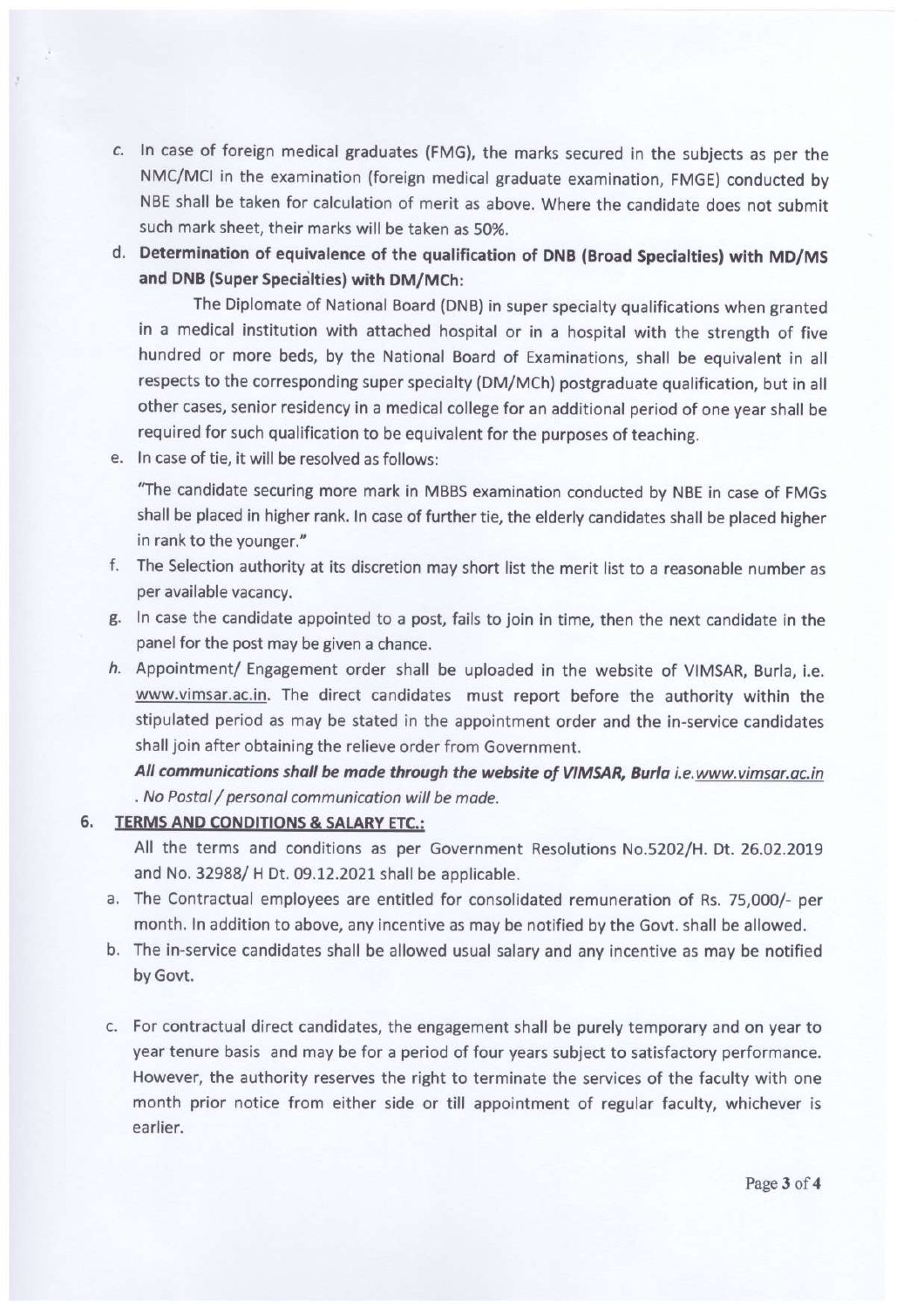d. The candidates who, after being selected, do not join or leave the job without prior notice of one month shall not be considered for subsequent advertisements for three years.

# 7. DOCUMENTS REQUIRED TO BE SUBMITTED DURING WALK-IN-INTERVIEW:

[Originals and a set of self-attested photocopies]

- i. Application form duly filled in:
- ii. Bank receipt for online deposit of Rs. 1,000/-;
- iii. H.S.C./ Equivalent Certificate in support of age;
- +2/ Equivalent Examination Certificate; iv.
- MBBS/MD/MS/DM/MCh/DNB Pass Certificate; For DNB (Superspeciality) candidates, V. proof that the hospital in which they have done DNB has > 500 beds must be attached.
- Mark sheets of H.S.C, +2 and MBBS Examination including fail marks if any; vi.
- vii. Certificate of Registration for Medical Qualifications from State/ National Medical Council (must be up to date for UG &PG including superspeciality);
- Chance Certificate of MBBS /MD/MS/ DNB/ DM/MCH; viii.
- No Objection Certificate from Non Odisha Govt. Employer/ Authority; ix.
- Photo ID issued by the Govt. authorities i.e. Passport/PAN Card/Voter1 card/AADHAR X. card:
- If a candidate claims to possess qualification equivalent to the prescribed qualification, xi. the rule/ authority (with number and date) under which it is so treated must be furnished with the application form;

boty Director, **VIMSAR, Burla<br>DIRECTOR VIMSAR, Burla**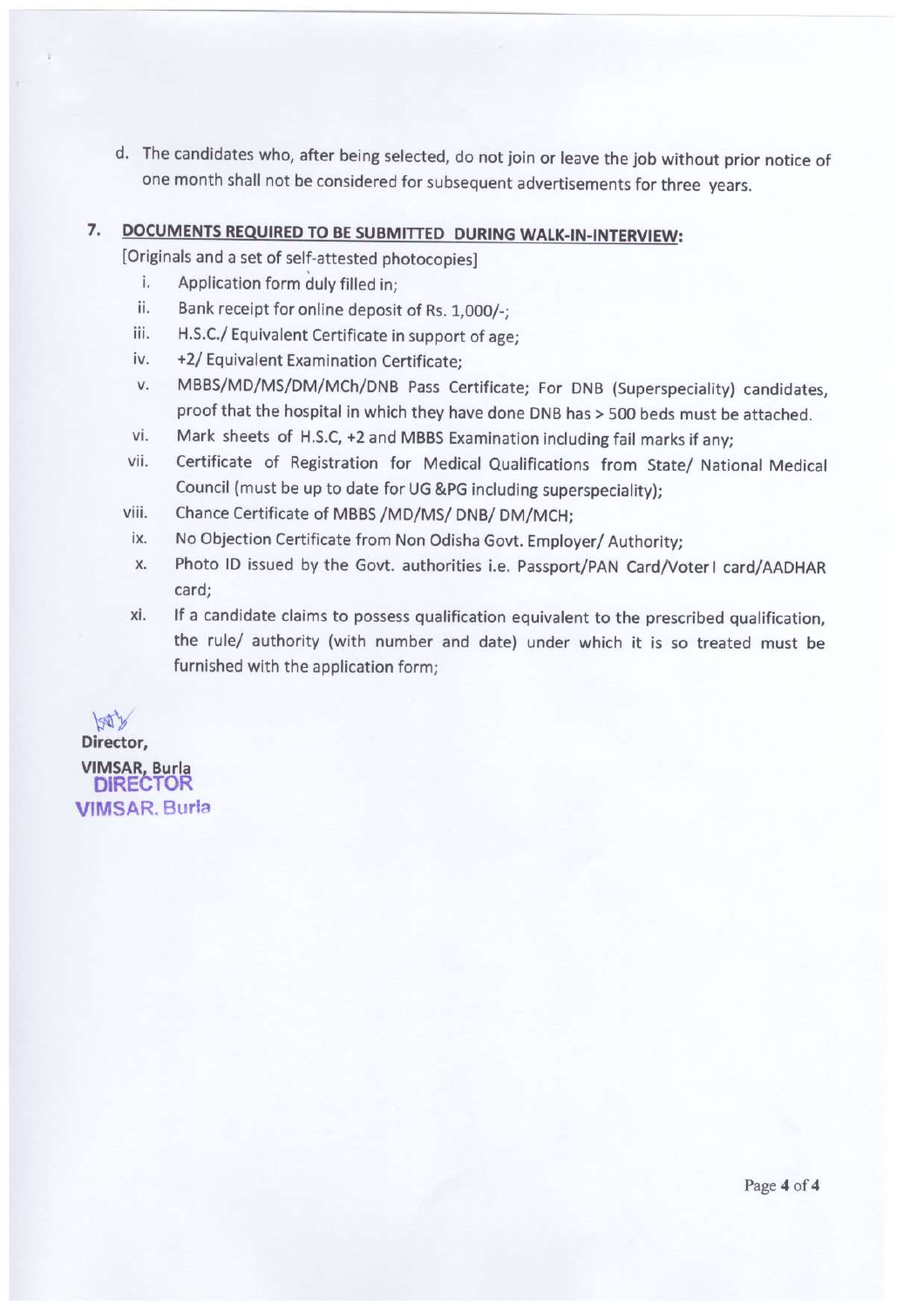# **APPLICATION FORM FOR ENGAGEMENT OF ASSISTANT PROFESSORS IN**

## **SUPERSPECIALITY DEPARTMENTS OF VIMSAR**

[Vide Advertisement No. 151/ Director, VIMSAR Dt. 28.03.2022]

| 1. Name (IN CAPITAL LETTERS):                                                                     |                   | 2. Space for recent |                                              |                            |                      |  |  |  |  |  |
|---------------------------------------------------------------------------------------------------|-------------------|---------------------|----------------------------------------------|----------------------------|----------------------|--|--|--|--|--|
|                                                                                                   |                   | passport sized      |                                              |                            |                      |  |  |  |  |  |
|                                                                                                   |                   |                     |                                              |                            | colour photograph    |  |  |  |  |  |
|                                                                                                   |                   |                     |                                              |                            |                      |  |  |  |  |  |
| 3. Date of Birth:                                                                                 |                   |                     |                                              |                            |                      |  |  |  |  |  |
| 4. Qualification:                                                                                 |                   |                     |                                              |                            |                      |  |  |  |  |  |
| 5. Name of discipline applied:                                                                    |                   |                     |                                              |                            |                      |  |  |  |  |  |
| 6. Address for communication:                                                                     |                   |                     |                                              |                            |                      |  |  |  |  |  |
|                                                                                                   |                   |                     |                                              |                            |                      |  |  |  |  |  |
| 7. Permanent Address:                                                                             |                   |                     |                                              |                            |                      |  |  |  |  |  |
|                                                                                                   |                   |                     |                                              |                            |                      |  |  |  |  |  |
|                                                                                                   |                   |                     |                                              |                            |                      |  |  |  |  |  |
| 8. Mobile No.:                                                                                    |                   |                     | 9.E-mail id:                                 |                            |                      |  |  |  |  |  |
| 10. Direct or regular OMHS Cadre:                                                                 |                   |                     | 11. Undergoing Post-PG bond service: Yes/ No |                            |                      |  |  |  |  |  |
|                                                                                                   |                   |                     |                                              |                            |                      |  |  |  |  |  |
| 12. Current place of posting, (If under Post-PG Bond Service clearly mention the place of posting |                   |                     |                                              |                            |                      |  |  |  |  |  |
| along with service certificate from the employer):                                                |                   |                     |                                              |                            |                      |  |  |  |  |  |
|                                                                                                   |                   |                     |                                              |                            |                      |  |  |  |  |  |
| 13. Sex:                                                                                          |                   |                     |                                              |                            |                      |  |  |  |  |  |
| 14. Domicile State:                                                                               |                   |                     | 15. Nationality:                             |                            |                      |  |  |  |  |  |
| <b>16. Marks Secured:</b>                                                                         |                   |                     |                                              |                            |                      |  |  |  |  |  |
| <b>Examination</b>                                                                                | Board/            | Year of             | Full<br>marks                                | <b>Marks</b>               | <b>Extra chances</b> |  |  |  |  |  |
|                                                                                                   | <b>University</b> | passing             | (excluding 4 <sup>th</sup>                   | secured                    | taken                |  |  |  |  |  |
|                                                                                                   |                   |                     | optional)                                    | (excluding 4 <sup>th</sup> |                      |  |  |  |  |  |
|                                                                                                   |                   |                     |                                              | optional)                  |                      |  |  |  |  |  |
| <b>HSC</b>                                                                                        |                   |                     |                                              |                            |                      |  |  |  |  |  |
| $+2$                                                                                              |                   |                     |                                              |                            |                      |  |  |  |  |  |
| <b>MBBS</b>                                                                                       |                   |                     |                                              |                            |                      |  |  |  |  |  |
| 17. DM/MCh/DNB [Superspeciality] or any other equivalent qualification (mention the discipline):  |                   |                     |                                              |                            |                      |  |  |  |  |  |
|                                                                                                   |                   |                     |                                              |                            |                      |  |  |  |  |  |
|                                                                                                   |                   |                     |                                              |                            |                      |  |  |  |  |  |